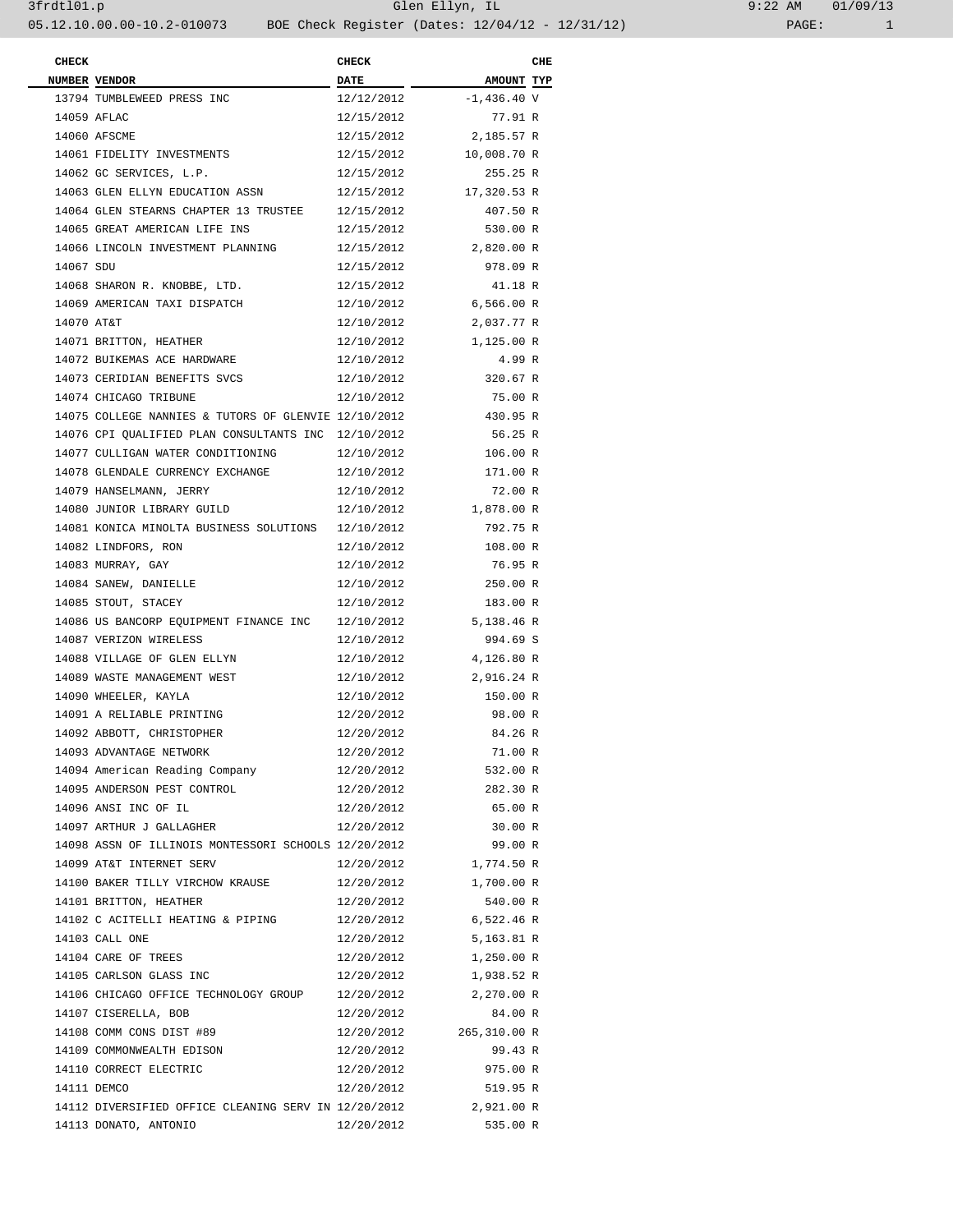| 9:22 AM |       | 01/09/13 |  |
|---------|-------|----------|--|
|         | PAGE: |          |  |

| <b>CHECK</b> |                                                      | <b>CHECK</b> |                   | CHE |
|--------------|------------------------------------------------------|--------------|-------------------|-----|
|              | NUMBER VENDOR                                        | <b>DATE</b>  | <b>AMOUNT TYP</b> |     |
|              | 14114 DUPAGE ROE                                     | 12/20/2012   | 900.00 R          |     |
|              | 14115 DUPAGE SECURITY SOLUTIONS INC                  | 12/20/2012   | 6,083.90 R        |     |
|              | 14116 EATON CORP                                     | 12/20/2012   | 8,496.00 R        |     |
|              | 14117 ECOLAB EQUIPMENT CO                            | 12/20/2012   | 1,845.72 R        |     |
|              | 14118 ELIM CHRISTIAN SERVICES                        | 12/20/2012   | 5,122.40 R        |     |
|              | 14119 ENCYCLOPEDIA BRITTANICA                        | 12/20/2012   | 1,460.00 R        |     |
|              | 14120 FGM ARCHITECTS-ENGINEERS                       | 12/20/2012   | 40,348.28 R       |     |
|              | 14121 FOLLETT LIBRARY RESOURCES                      | 12/20/2012   | 116.45 R          |     |
|              | 14122 GLENBARD WEST HIGH SCHOOL                      | 12/20/2012   | 375.00 R          |     |
|              | 14123 GLENOAKS THERAPEUTIC DAY SCHL                  | 12/20/2012   | 4,615.99 R        |     |
|              | 14124 GOPHER SPORT                                   | 12/20/2012   | 3,360.61 R        |     |
|              | 14125 H-O-H CHEMICALS INC                            | 12/20/2012   | 1,767.95 R        |     |
|              | 14126 HANN, HEIDI                                    | 12/20/2012   | 150.00 R          |     |
|              | 14127 HEINEMANN                                      | 12/20/2012   | 1,155.00 R        |     |
|              | 14128 HEWLETT PACKARD                                | 12/20/2012   | 5,672.02 R        |     |
|              | 14129 HOUGHTON MIFFLING RECEIVABLES CO LL 12/20/2012 |              | 49.80 R           |     |
|              | 14130 ICE MOUNTAIN SPRING WATER                      | 12/20/2012   | 34.59 R           |     |
|              | 14131 ILLINOIS CENTRAL SCHOOL BUS                    | 12/20/2012   | 71,339.81 R       |     |
|              | 14132 INSTITUTE FOR EDUC DEVELOPMT                   | 12/20/2012   | 219.00 R          |     |
|              | 14133 KAGAN & GAINES INC                             | 12/20/2012   | 305.00 R          |     |
|              | 14134 KASPER, GEORGE                                 | 12/20/2012   | 36.00 R           |     |
|              | 14135 KOS, ALISON                                    | 12/20/2012   | 10.50 R           |     |
|              | 14136 KRAUSE, DON                                    | 12/20/2012   | 72.00 R           |     |
|              | 14137 LAND DESIGN & CONSTRUCTION                     | 12/20/2012   | 800.00 R          |     |
|              | 14138 LAYMAN, PAUL                                   | 12/20/2012   | 36.00 R           |     |
|              | 14139 LEE, LAURA                                     | 12/20/2012   | 5.25 R            |     |
|              | 14140 LEWIS, KELLY                                   | 12/20/2012   | 63.00 R           |     |
|              | 14141 LITTLE FRIENDS INC                             | 12/20/2012   | 4,297.20 R        |     |
|              | 14142 MACNEAL SCHOOL                                 | 12/20/2012   | 4,936.34 R        |     |
|              | 14143 MAIL N STUFF                                   | 12/20/2012   | 2,283.17 R        |     |
|              | 14144 MARQUARDT SCHOOL DISTRICT 15                   | 12/20/2012   | 64,023.87 R       |     |
|              | 14145 METRO PROFESSIONAL PRODUCTS                    | 12/20/2012   | 7,159.65 R        |     |
|              | 14146 MIJAL, LINDA                                   | 12/20/2012   | 29.76 R           |     |
|              | 14147 MONTGOMERY, BARBIE                             | 12/20/2012   | 31.50 R           |     |
|              | 14148 MOVIE LICENSING USA                            | 12/20/2012   | 1,823.00 R        |     |
|              | 14149 MULTI-HEALTH SYSTEMS INC                       | 12/20/2012   | 588.50 R          |     |
|              | 14150 MUSIC & ARTS CENTER                            | 12/20/2012   | 240.00 R          |     |
|              | 14151 NORTHERN ILLINOIS GAS                          | 12/20/2012   | 2,862.27 R        |     |
|              | 14152 NORTHERN ILLINOIS GAS                          | 12/20/2012   | 481.13 R          |     |
|              | 14153 NORTHERN ILLINOIS UNIVERSITY                   | 12/20/2012   | 530.00 R          |     |
|              | 14154 NUTOYS LEISURE PRODUCTS                        | 12/20/2012   | 1,708.00 R        |     |
|              | 14155 OFFICE DEPOT                                   | 12/20/2012   | 0.00C             |     |
|              | 14156 OFFICE DEPOT                                   | 12/20/2012   | 1,021.16 R        |     |
|              | 14157 OLIVE GROVE LANDSCAPING INC                    | 12/20/2012   | 2,541.50 R        |     |
|              | 14158 ORIENTAL TRADING CO                            | 12/20/2012   | 156.73 R          |     |
|              | 14159 PADDOCK ENTERPRISES, E T                       | 12/20/2012   | 538.00 R          |     |
|              |                                                      |              |                   |     |
|              | 14160 PAGE, TOM                                      | 12/20/2012   | 36.00 R           |     |
|              | 14161 PAVONE, MIKE                                   | 12/20/2012   | 36.00 R           |     |
|              | 14162 PELLETIER, JEROME                              | 12/20/2012   | 36.00 R           |     |
|              | 14163 PEPPERS, BOB                                   | 12/20/2012   | 36.00 R           |     |
|              | 14164 PFISTER, JANIS                                 | 12/20/2012   | 1,052.43 R        |     |
|              | 14165 PITNEY BOWES                                   | 12/20/2012   | 1,848.00 R        |     |
|              | 14166 PRO-ED                                         | 12/20/2012   | 1,208.90 R        |     |
|              | 14167 PUBLIC STORAGE                                 | 12/20/2012   | 451.00 R          |     |
|              | 14168 QUINLAN & FABISH MUSIC                         | 12/20/2012   | 1,349.62 R        |     |
|              | 14169 RAY & ASSOCIATES                               | 12/20/2012   | 10,333.34 R       |     |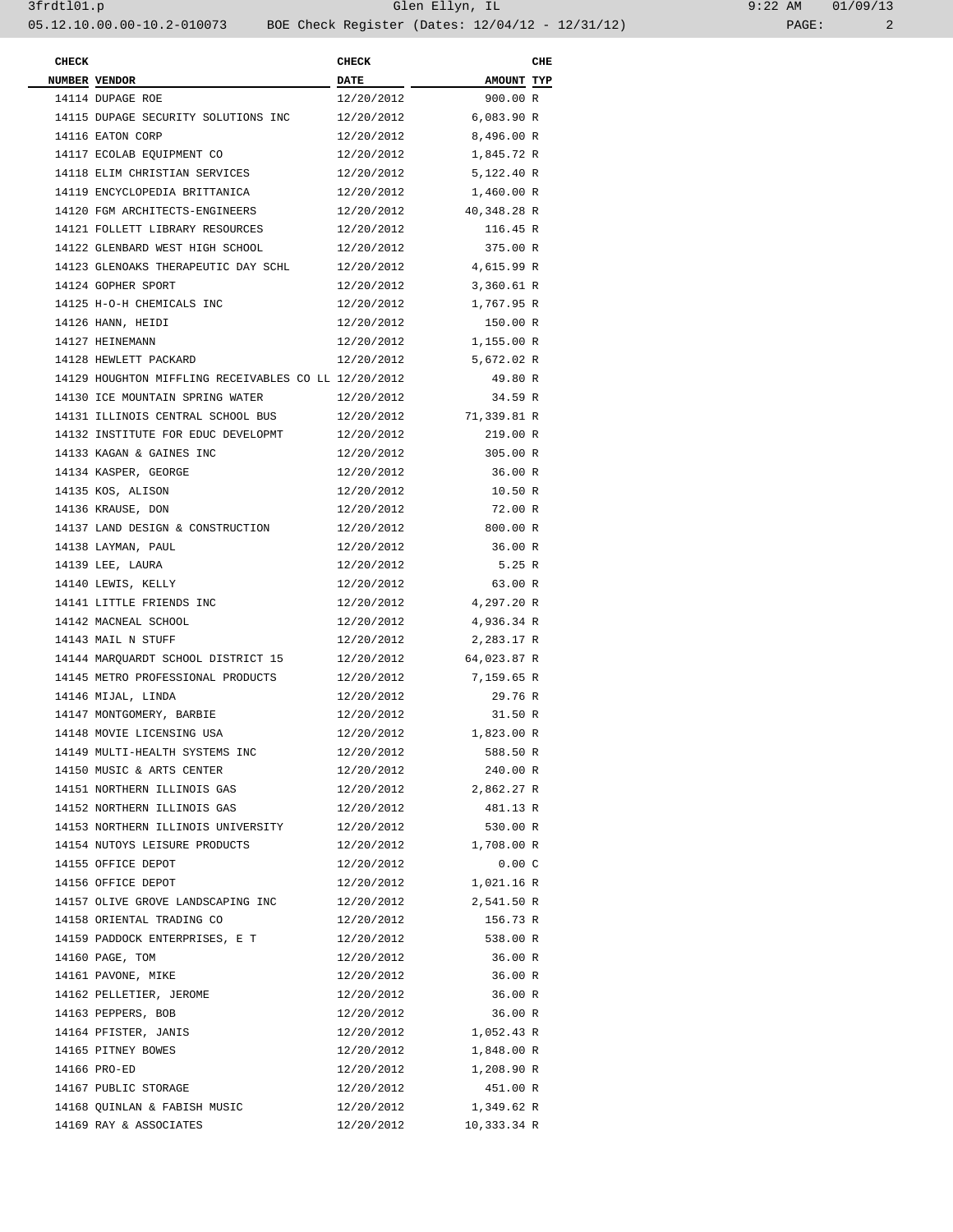| <b>CHECK</b> |                                              | <b>CHECK</b> |                      | CHE |
|--------------|----------------------------------------------|--------------|----------------------|-----|
|              | NUMBER VENDOR                                | <b>DATE</b>  | <b>AMOUNT TYP</b>    |     |
|              | 14170 RBS ACTIVEWEAR                         | 12/20/2012   | 145.80 R             |     |
|              | 14171 REALLY GOOD STUFF INC                  | 12/20/2012   | 85.92 R              |     |
|              | 14172 RENTAL MAX LLC                         | 12/20/2012   | 356.00 R             |     |
|              | 14173 RODGERS, DARRYL                        | 12/20/2012   | 36.00 R              |     |
|              | 14174 ROSCOE CO                              | 12/20/2012   | 377.62 R             |     |
|              | 14175 ROSENTHAL, RICK                        | 12/20/2012   | 108.00 R             |     |
|              | 14176 SAFARI VIDEO NETWORK                   | 12/20/2012   | 1,795.00 R           |     |
|              | 14177 SCHOLASTIC INC                         | 12/20/2012   | 3,839.25 R           |     |
|              | 14178 SCHOOL SPECIALTY                       | 12/20/2012   | 509.89 R             |     |
|              | 14179 SEAL OF ILLINOIS                       | 12/20/2012   | 3,851.49 R           |     |
|              | 14180 SECRETARY OF STATE INDEX DEPT          | 12/20/2012   | 10.00 R              |     |
|              | 14181 SENTINEL TECHNOLOGIES                  | 12/20/2012   | 1,050.00 R           |     |
|              | 14182 SEPTRAN INC                            | 12/20/2012   | 108,487.01 R         |     |
|              | 14183 SIMPLEX TIME RECORDER CO               | 12/20/2012   | 1,239.11 R           |     |
|              | 14184 SOARING EAGLE ACADEMY                  | 12/20/2012   | 11,146.50 R          |     |
|              | 14185 SOUNDZABOUND ROYALTY FREE MUSIC        | 12/20/2012   | 198.00 R             |     |
|              | 14186 SRA McGraw-Hill                        | 12/20/2012   | 326.78 R             |     |
|              | 14187 STAPLES ADVANTAGE                      | 12/20/2012   | 268.21 R             |     |
|              | 14188 STOUT, STACEY                          | 12/20/2012   | 16.99 R              |     |
|              | 14189 STRUCTURE TEC                          | 12/20/2012   | 367.50 R             |     |
|              | 14190 SUBURBAN LIFE PUBLICATIONS             | 12/20/2012   | 3,175.49 R           |     |
|              | 14191 THE MARKERBOARD PEOPLE                 | 12/20/2012   | 39.95 R              |     |
|              | 14192 TIGERDIRECT.COM                        | 12/20/2012   | 4,890.27 R           |     |
|              | 14193 UNISOURCE GREAT LAKES                  | 12/20/2012   | 8,705.70 R           |     |
|              | 14194 UPSTART                                | 12/20/2012   | 69.58 R              |     |
|              | 14195 VANGUARD ENERGY SERVICES LLC           | 12/20/2012   | 11,456.56 R          |     |
|              | 14196 VARMA, SHEILA                          | 12/20/2012   | 68.75 R              |     |
|              | 14197 WESTERN PSYCHOLOGICAL SERVICES         | 12/20/2012   | 127.60 R             |     |
|              | 14198 XEROX CORP                             | 12/20/2012   | 2,274.30 R           |     |
|              | 14199 YWCA METROPOLITAN CHICAGO              | 12/20/2012   | 6,965.00 R           |     |
|              | 14200 AFLAC                                  | 12/28/2012   | 77.91 R              |     |
|              | 14201 AFSCME                                 | 12/28/2012   | 2,159.08 R           |     |
|              | 14202 FIDELITY INVESTMENTS                   | 12/28/2012   | 8,739.42 R           |     |
|              | 14203 GC SERVICES, L.P.                      | 12/28/2012   | 255.25 R             |     |
|              | 14204 GLEN ELLYN EDUCATION ASSN              | 12/28/2012   | 17,307.92 R          |     |
|              | 14205 GLEN STEARNS CHAPTER 13 TRUSTEE        | 12/28/2012   | 407.50 R             |     |
|              | 14206 GREAT AMERICAN LIFE INS                | 12/28/2012   | 530.00 R             |     |
|              | 14207 LINCOLN INVESTMENT PLANNING            | 12/28/2012   | 2,820.00 R           |     |
| 14208 SDU    |                                              | 12/28/2012   | 978.09 R             |     |
|              | 14209 SHARON R. KNOBBE, LTD.                 | 12/28/2012   | 41.18 R              |     |
|              | 14210 BMO MASTERCARD                         | 12/21/2012   | 0.00C                |     |
|              | 14211 BMO MASTERCARD                         | 12/21/2012   | 0.00C                |     |
|              | 14212 BMO MASTERCARD                         | 12/21/2012   |                      |     |
|              | 14213 BMO MASTERCARD                         |              | 0.00C                |     |
|              |                                              | 12/21/2012   | 0.00C                |     |
|              | 14214 BMO MASTERCARD<br>14215 BMO MASTERCARD | 12/21/2012   | 0.00C                |     |
|              |                                              | 12/21/2012   | 0.00C                |     |
|              | 14216 BMO MASTERCARD                         | 12/21/2012   | 0.00C                |     |
|              | 14217 BMO MASTERCARD                         | 12/21/2012   | 0.00C                |     |
|              | 14218 BMO MASTERCARD                         | 12/21/2012   | 0.00C                |     |
|              | 14219 BMO MASTERCARD                         | 12/21/2012   | 0.00C<br>39,852.75 R |     |
|              | 14220 BMO MASTERCARD                         | 12/21/2012   |                      |     |
|              | 14221 ROSENTHAL, RICK                        | 12/21/2012   | 36.00 R              |     |
|              | 14222 VARMA, SHEILA                          | 12/21/2012   | 100.00 R             |     |
|              | 14223 XPEDITE SYSTEMS INC                    | 12/21/2012   | 100.00 R             |     |
|              | 201200228 AXA EQUITABLE LIFE INS CO          | 12/14/2012   | 19,668.29 W          |     |
|              | 201200229 CERIDIAN BENEFITS SVCS             | 12/14/2012   | 5,441.29 W           |     |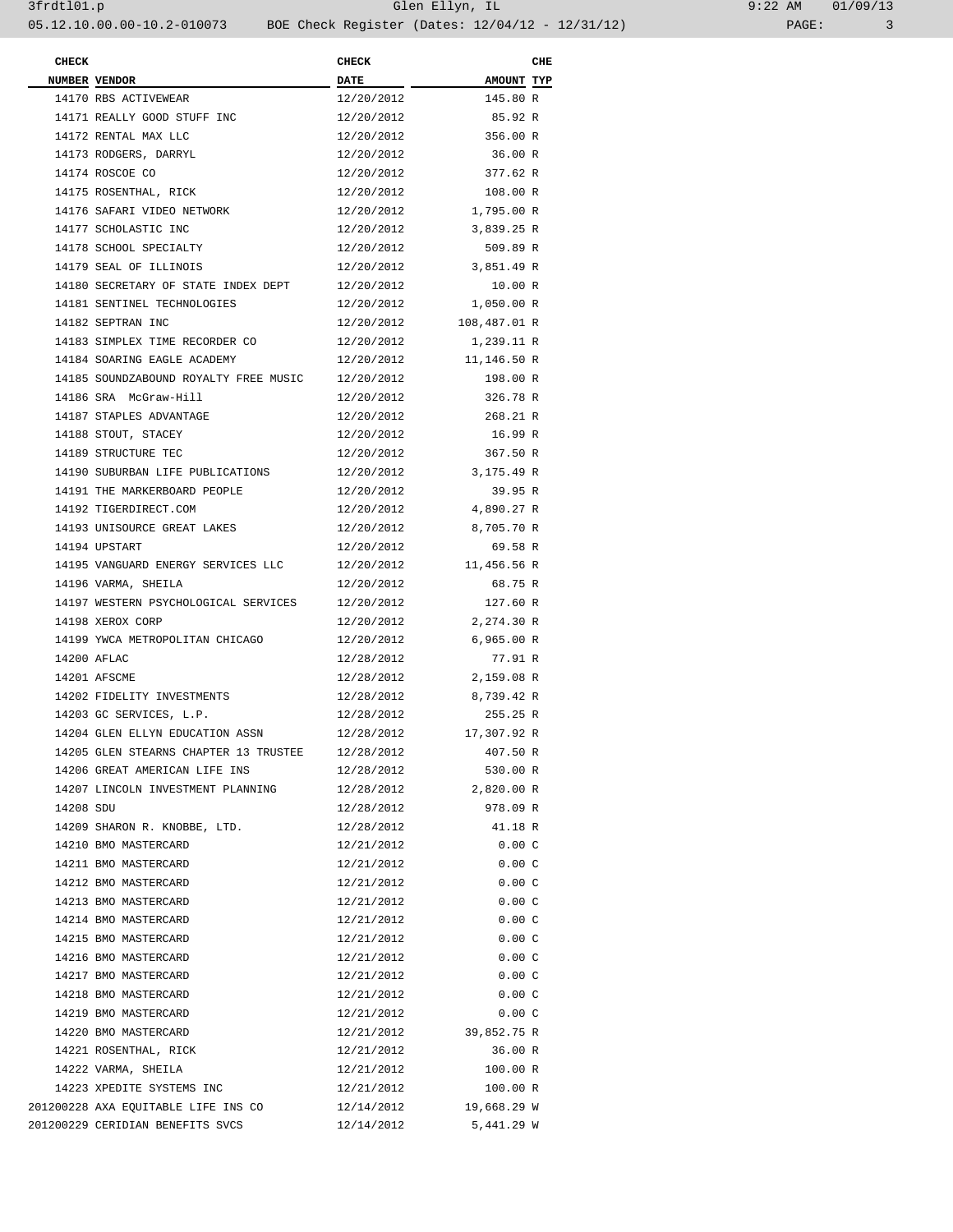3frdtl01.p Glen Ellyn, IL 9:22 AM 01/09/13 05.12.10.00.00-10.2-010073 BOE Check Register (Dates: 12/04/12 - 12/31/12)

| <b>CHECK</b>       |                                         | <b>CHECK</b> |              | CHE |
|--------------------|-----------------------------------------|--------------|--------------|-----|
|                    | NUMBER VENDOR                           | <b>DATE</b>  | AMOUNT TYP   |     |
|                    | 201200231 ILLINOIS DEPT OF REVENUE      | 12/14/2012   | 45,712.04 W  |     |
|                    | 201200232 INTERNAL REV SERVICE          | 12/14/2012   | 174,177.28 W |     |
| 201200233 T H I S  |                                         | 12/14/2012   | 14,965.34 W  |     |
|                    | 201200234 TEACHERS RETIREMENT SYSTEM    | 12/14/2012   | 94,572.83 W  |     |
|                    | 201200235 V A L I C                     | 12/14/2012   | 4,586.33 W   |     |
| 201200236 REV TRAK |                                         | 12/10/2012   | 1,322.50 W   |     |
|                    | 201200239 ILLINOIS DEPT OF REVENUE      | 12/14/2012   | 0.00W        |     |
|                    | 201200240 INTERNAL REV SERVICE          | 12/14/2012   | 220.26 W     |     |
|                    | 201200241 AXA EQUITABLE LIFE INS CO     | 12/28/2012   | 19,818.29 W  |     |
|                    | 201200242 CERIDIAN BENEFITS SVCS        | 12/28/2012   | 5,482.65 W   |     |
|                    | 201200244 ILLINOIS DEPT OF REVENUE      | 12/28/2012   | 46,136.30 W  |     |
|                    | 201200245 INTERNAL REV SERVICE          | 12/28/2012   | 175,348.37 W |     |
| 201200246 T H I S  |                                         | 12/28/2012   | 15,012.85 W  |     |
|                    | 201200247 TEACHERS RETIREMENT SYSTEM    | 12/28/2012   | 95,145.81 W  |     |
|                    | 201200248 V A L I C                     | 12/28/2012   | 4,586.33 W   |     |
|                    | 201200249 ILL MUNICIPAL RETIREMENT FUND | 12/14/2012   | 62,098.92 W  |     |
|                    | 201200252 RELIANCE STANDARD LIFE        | 12/20/2012   | 354.43 W     |     |
|                    | 201200253 UNUM LIFE INSURANCE           | 12/20/2012   | 2,642.70 W   |     |

Totals for checks 1,652,399.60